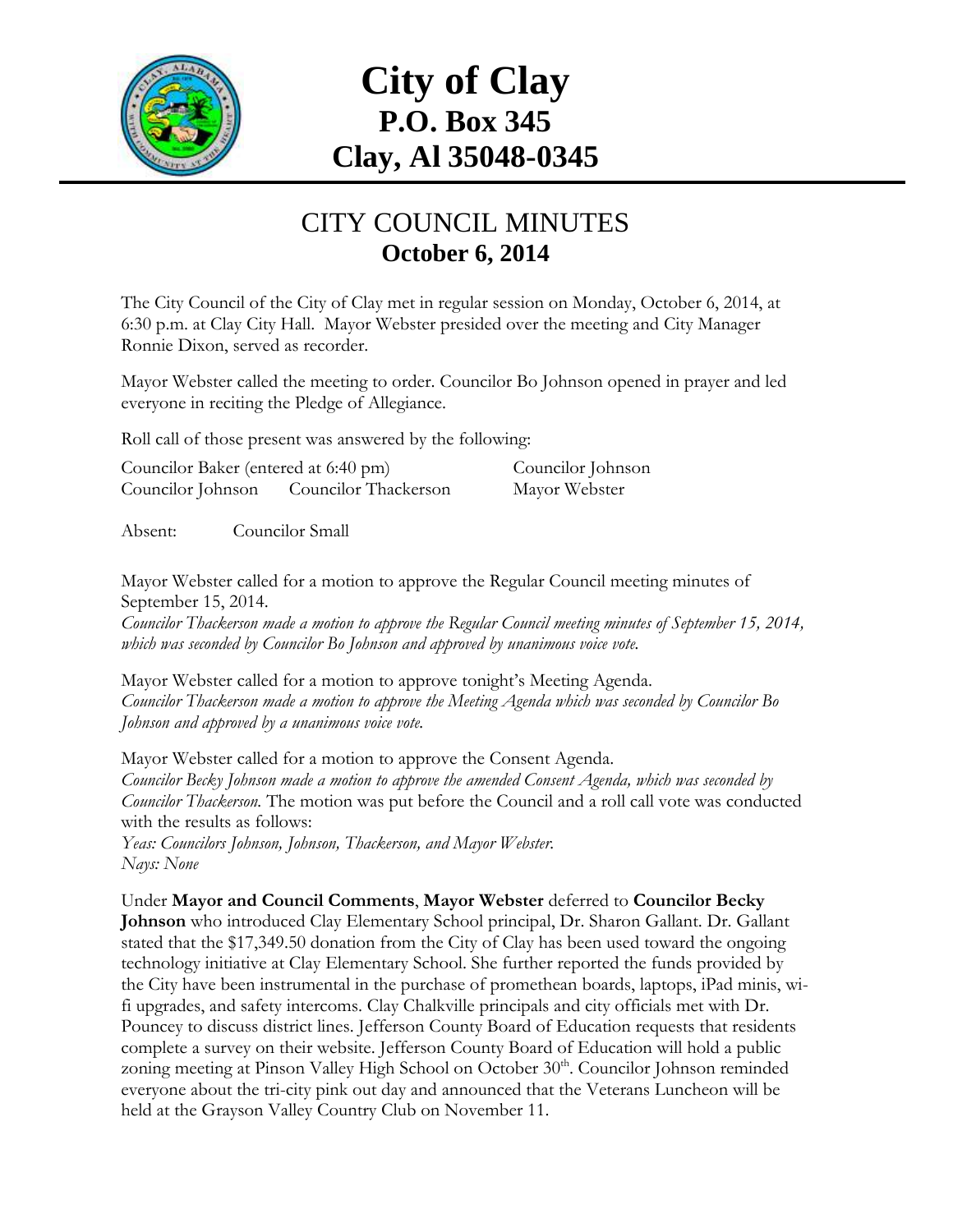

## **CITY OF CLAY CITY COUNCIL MINUTES October 6, 2014**

**Councilor Baker** was recognized for a report. He announced that Mr. Dixon is looking into mirrors near Roberts drive on Old Springville Road.

**Councilor Bo Johnson** was recognized for a report and stated that the Council would have Public Hearings and vote on annexations later in the meeting.

**Councilor Small** was not present for a report.

**Councilor Thackerson** was recognized for a report. He made a motion to reschedule the October 13, 2014 Park Board meeting to October 14, 2014, at 6:00 pm at Cosby Lake House, which was seconded by Councilor Baker and approved by unanimous voice vote.

Under **Reading of Petitions, Applications, Complaints, Appeals, Communications, etc.,** Mayor Webster announced that there were none.

Under the **City Manager's Report**, Mr. Dixon opened discussion about the 2014-2015 budget. Mr. Dixon explained the budget reductions because of the anticipated income loss from Winn Dixie closing. Councilor Thackerson expressed concern with earmarking funds. He would like the Council to unearmark all funds and use the annual budget to reflect where funds would be spent while requiring the City to be more financially transparent.

*Councilor Becky Johnson made a motion to unearmark the 2% sales tax and approve the budget (included)*  with the changes, which was seconded by Mayor Webster. The motion was put before the Council and a roll call vote was conducted with the results as follows:

*Yeas: Councilors Johnson, Johnson, Thackerson, and Mayor Webster. Nays: Councilor Baker*

The motion passed with a vote of four in favor to one against.

City Manager Ronnie Dixon reported the account balances in the General Fund  $=$ \$377,026.25; Senior Citizens Fund = \$5,423.63; Library Fund = \$10,068.08; Contractors Bond  $= $168,721.92$ ; Capital Improvement Fund  $= $478,431.88$ ; 4 & 5 Cent Gasoline Fund  $=$ \$48,813.20; 7 Cent Gasoline Fund = \$254,400.88; Road Project Fund = \$175,000.00; Contingency Fund =  $$175,000.00; BBT$  Fund=  $$37,500.00; Ballpark$  Revenue YTD= \$94,3580.92; and Ballpark Expense YTD= -\$97,909.56.

Under **Resolutions, Ordinances, Orders and Other Business** Mayor Webster introduced the Public Hearing for deannexation of 5534 Brewer Lane and 5544 Brewer Lane. He asked if there was anyone present to speak for or against this case and there was no response.

Mayor Webster introduced the Public Hearing for annexation of 812 Mildred Ann Drive. He asked if there was anyone present to speak for or against this case and there was no response.

Mayor Webster introduced the Public Hearing for annexation of 2363 Carraway Street. He asked if there was anyone present to speak for or against this case and there was no response.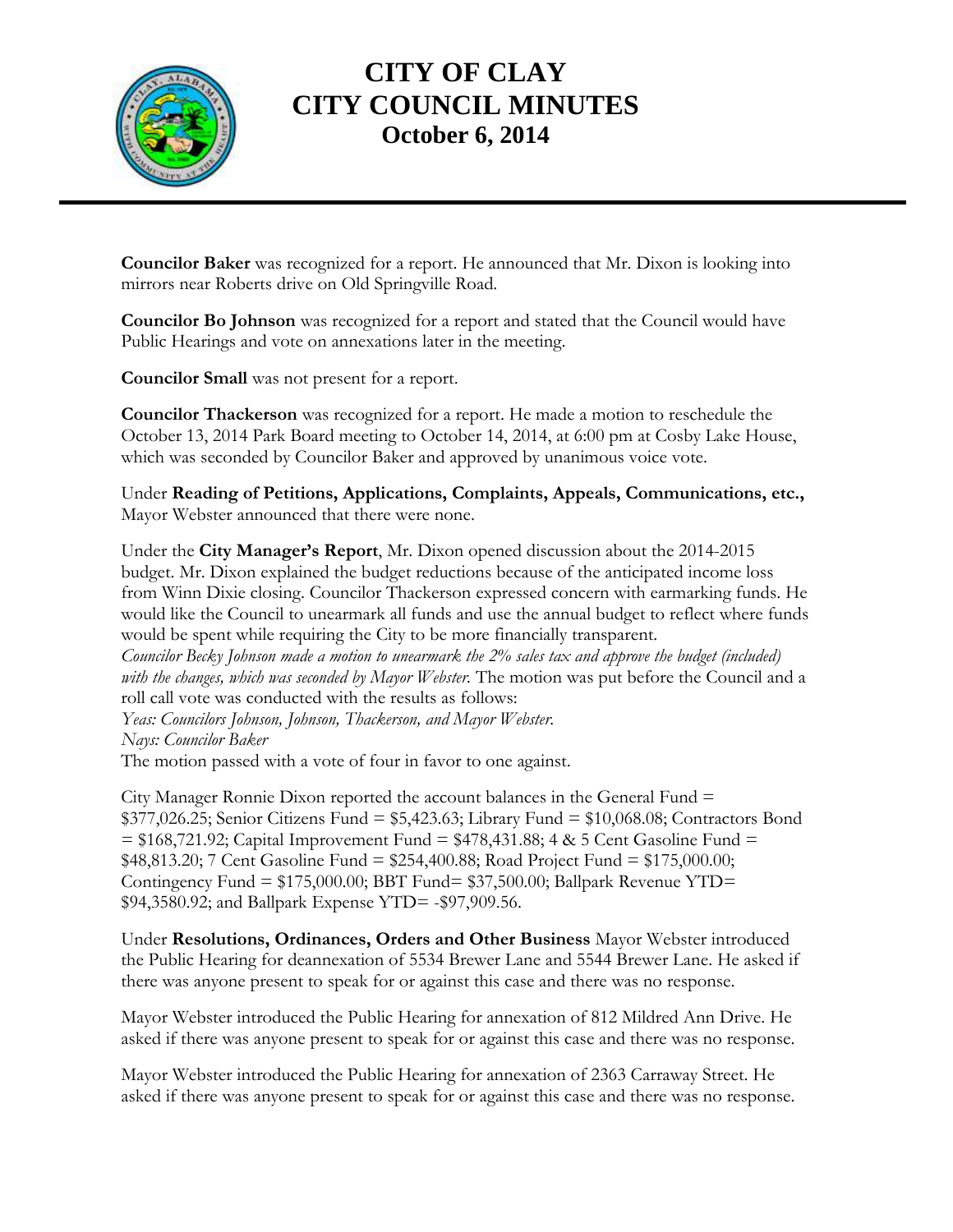

## **CITY OF CLAY CITY COUNCIL MINUTES October 6, 2014**

Mayor Webster introduced the Public Hearing for weed abatement at 6837 Sanmoore Drive. He asked if there was anyone present to speak for or against this case and there was no response.

Mayor Webster called for a motion to enter into Unanimous Consent.

*Councilor Johnson made a motion to suspend the regular rules of order and enter into Unanimous Consent, which was seconded by Councilor Thackerson.* The motion was put before the Council and a roll call vote was conducted with the results as follows: *Yeas: Councilors Baker, Johnson, Johnson, Thackerson, and Mayor Webster. Nays: None*

Mayor Webster introduced Ordinance 2014-08, An Ordinance De-Annexing 5534 Brewer Lane and 5544 Brewer Lane, which was read by City Manager Ronnie Dixon. *The ordinance fails for lack of a motion.*

Mayor Webster introduced Ordinance 2014-09, An Ordinance Annexing 812 Mildred Ann Drive, which was read by City Manager Ronnie Dixon.

*Councilor Johnson made a motion to approve Ordinance 2014-09, which was seconded by Councilor Baker.*  The motion was put before the Council and a roll call vote was conducted with the results as follows:

*Yeas: Councilors Baker, Johnson, Johnson, Thackerson, and Mayor Webster. Nays: None*

Mayor Webster introduced Ordinance 2014-10, An Ordinance Annexing 2363 Carraway Street, which was read by City Manager Ronnie Dixon.

*Councilor Johnson made a motion to approve Ordinance 2014-10, which was seconded by Councilor Bo Johnson* The motion was put before the Council and a roll call vote was conducted with the results as follows:

*Yeas: Councilors Johnson, Johnson, Thackerson, and Mayor Webster. Nays: Councilor Baker The ordinance passes four to one.*

Mayor Webster introduced Resolution 2014-36, A Resolution Abating Weeds on the Property Located at 8077 Lizmore Lane, which was read by City Manager Ronnie Dixon.

*Councilor Thackerson made a motion to approve Resolution 2014-36, which was seconded by Councilor Bo Johnson.* The motion was put before the Council and a roll call vote was conducted with the results as follows:

*Yeas: Councilors Baker, Johnson, Johnson, Thackerson, and Mayor Webster. Nays: None*

Mayor Webster introduced Resolution 2014-37, A Resolution Authorizing the Elimination of a Nuisance, which was read by City Manager Ronnie Dixon.

*Councilor Thackerson made a motion to approve Resolution 2014-36, which was seconded by Councilor Bo Johnson.* The motion was put before the Council and a roll call vote was conducted with the